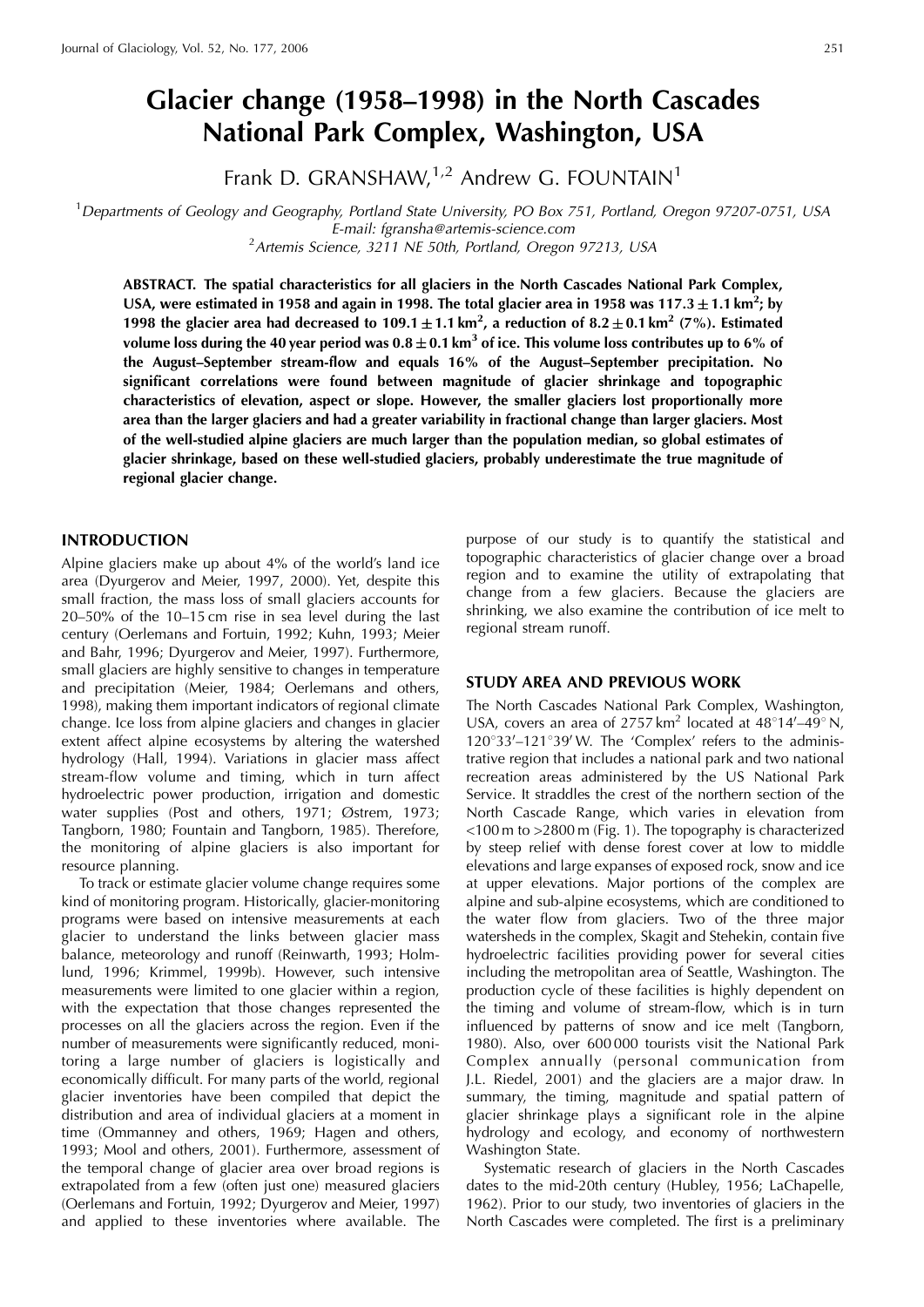

Fig. 1. Location of the study area and the distribution of glaciers within it during 1958.

census of the glaciers in the contiguous United States that lists 519 glaciers in the entire North Cascade Range (Meier, 1961). The second inventory, by Post and others (1971), identified all ice masses in the North Cascade Range larger than 0.1 km<sup>2</sup>. They counted 756 glaciers with a combined area of  $267 \text{ km}^2$ . In the late 1950s, a program of intensive measurements began at South Cascade Glacier and included mass change, climate and runoff (Meier, 1961; Krimmel, 2000). Other projects in the region have included mapping changes in glacier termini on Mount Baker (Harrison, 1970; Harper, 1992) and measuring terminus positions and net mass balance on 47 other glaciers spread throughout the range (Pelto, 1988; Pelto and Riedel, 2001). Beginning in 1993, the US National Park Service began a program of annually monitoring four glaciers in the National Park Complex (Riedel and others, 2002).

## **GLACIER AREA**

## **Methods**

Post and others (1971) used vertical and oblique aerial photography acquired in the late 1950s and 1 : 38 000 scale planimetric maps, produced by the US Forest Service, to create their glacier inventory. Based on their glaciological expertise, they modified the maps by eliminating seasonal snowpatches that biased glacier outlines and deleting isolated snowpatches to preclude misidentification as unique glaciers. From these data they compiled a catalog of glacier characteristics including area, length, average elevation, location (latitude/longitude) and type (e.g. alpine, cirque). Because of their expertise we presume that they developed the best possible inventory of glaciers for that region at that time. However, the authors smoothed the boundaries of the glaciers, making a one-to-one comparison with a future inventory of glaciers problematic.

To provide a basemap of glacier extent, we used a Geographic Information System (GIS) to compile the topographic attributes of the glaciers and to calculate glacier changes. We used 1 : 24 000 scale United States Geological

Survey (USGS) topographic maps, which are compiled from aerial photography captured in 1958. Although several map revisions have been produced since 1958, the revisions are limited to changes in man-made structures (e.g. roads) or in major landforms, whereas glacier extent and topography were not updated (personal communication from I. Landgraf, 2000). We tested this assertion by acquiring the original aerial photography (August 1958) for several maps published in the 1990s and found that indeed the glacial extents in the photography matched that depicted on the 'revised' maps. After the glacier outlines for 1958 were digitized, they were superimposed on a 30 m resolution digital elevation model (DEM) from which the topographic characteristics (maximum, minimum and average elevation, average orientation and average slope) were calculated. Because the photography used for the USGS maps dated to the same time period as those used by Post and others (1971), we could test the accuracy, in a general way, of our inventory.

A second glacier coverage was produced from unrectified color vertical aerial photography (1 : 12 000 scale) acquired in August 1998. Because georectification of the large number of photographs was prohibitively expensive, we modified the 1958 glacier outlines by superimposing them on the DEM to mimic the shadows observed in the 1998 photography and adjusted the outlines to match the 1998 position relative to landmarks in the photography and on the shaded DEM. This strategy adapted LaChapelle's (1962) method with hard-copy aerial photographs. Early in the project, we investigated using Advanced Spaceborne Thermal Emission and Reflection Radiometer (ASTER) imagery (Mool and others, 2001; Kääb and others, 2002; Yang and others, 2003; Bolch, 2004), but its 15 m resolution was too coarse for the small cirque glaciers  $(> 0.5 \text{ km}^2)$ common to our study region. We could not use Shuttle Radar Topography Mission (SRTM) data to update glacier topography because 14% of the glacier area is missing due to layover and radar shadowing in steep terrain. Furthermore, the data were collected in February (2000), when snowpack can be as much as 5 m thick and is customarily wet. C-band synthetic aperture radar (SAR) does not penetrate wet snow. Consequently, the topography was not updated, and only glacier area could be determined for the 1998 coverage. To quantify possible non-climatic influences on glacier change we quantified debris-covered area on affected glaciers in the 1998 coverage, and for both coverages we measured the distance from the glacier to any nearby lake. Although the glaciers in the North Cascades are generally free of surface debris, when present the debris can insulate the ice and affect glacier response to climate variation.

#### **Errors**

For the 1958 coverage, the accuracy of paper maps was assumed to meet the USGS National Mapping Standards (http://rockyweb.cr.usgs.gov/nmpstds/nmas647.html), which require for horizontal position that 90% of 20 or more points surveyed in the field fall within 0.508 mm of the same identifiable points on the map. For the 1 : 24 000 maps used, 0.5 mm represents 12.2 m on the ground. We consider this uncertainty a minimum because in practice the Mapping Standards do not apply to mountainous topography (personal communication from J. Landwehr, 2000). The digitizing error, estimated from the width of the line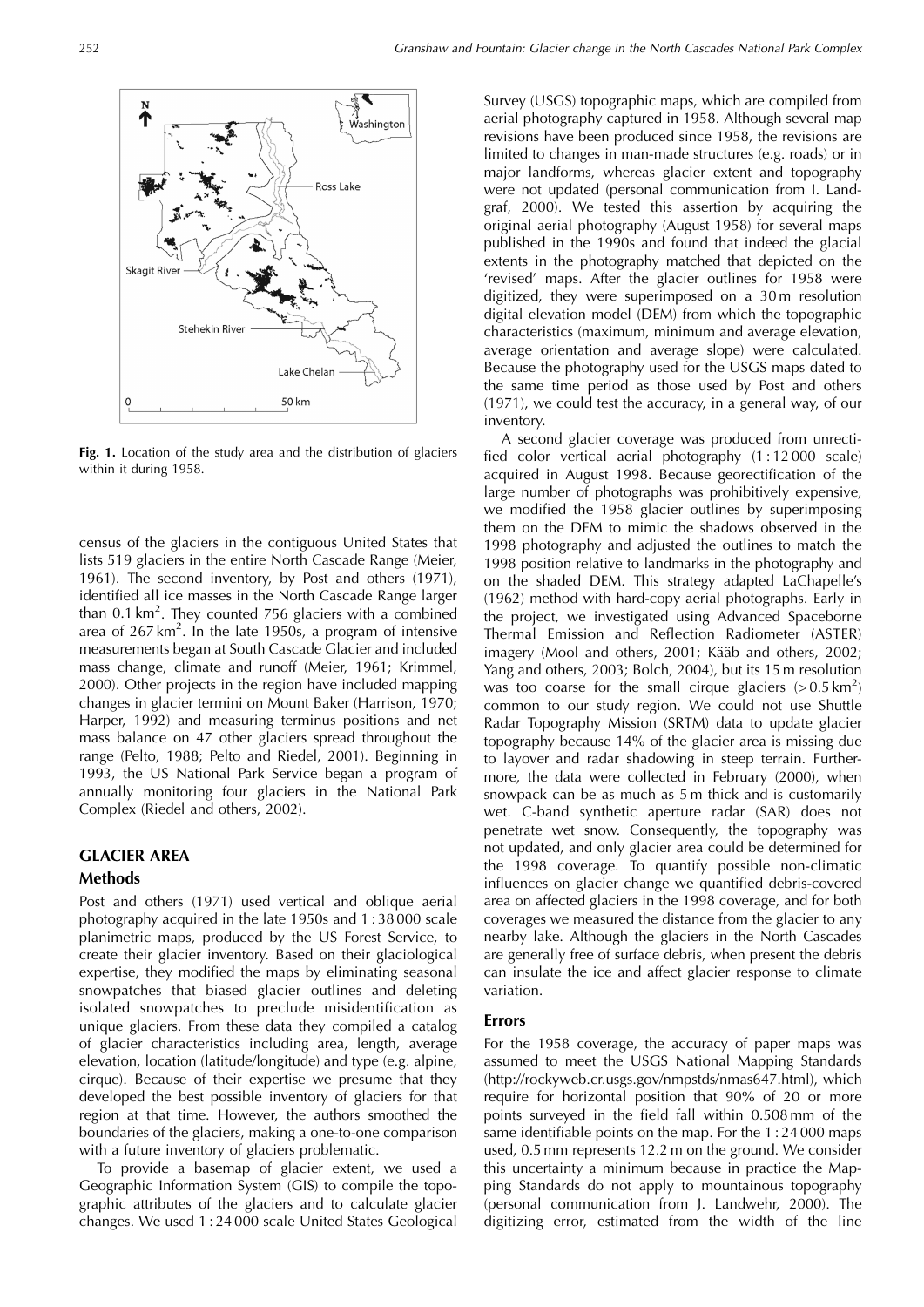denoting the glacier boundary on the 1 : 24 000 maps, is 2.4 m. The uncertainty in the 1958 glacier area was determined by calculating the area of a buffer around each glacier having a width equal to twice the root-mean-square error (6.2 m) of the mapping and digitizing errors. The uncertainty in glacier area for the 1998 coverage was estimated by comparing the area for individual glaciers to the areas independently measured from a digital orthophotographic quadrangle. Only the Cascade Pass Quadrangle, which included 13 glaciers, was available to us. The errors determined for each area were averaged over the 13 glaciers and used as an estimate for all the glaciers in the 1998 coverage.

#### **Results**

A total of 896 snow and ice features were found on the USGS maps for a total area of  $128.1 \pm 1.0$  km<sup>2</sup>. Most (698) of these features were smaller than  $0.1 \text{ km}^2$ . The smallest was  $642 \text{ m}^2$ . In contrast, the Post and others (1971) inventory counted 321 glaciers with a total area of  $115.6 \text{ km}^2$ . The primary reason for this difference is that Post and others deleted all mapped snow and ice features that did not fit their definition of a glacier, eliminating most features  $<$  0.1 km<sup>2</sup>. Filtering the 1958 USGS glacier inventory to the same 321 glaciers as Post and others (Fig. 1) resulted in a total ice-covered area of  $117.3 \pm 1.1 \text{ km}^2$ , 1.7 km<sup>2</sup> larger than the Post and others inventory. The frequency distributions of glacier size of the filtered 1958 inventory and the Post and others inventory were very similar. The small differences between inventories can be attributed to map scale – Post and others (1971) used a coarser scale, 1 : 38 000, compared to our 1 : 24 000 scale – and to the different technologies used to measure area. Post and others used mechanical planimeters to a precision of 0.1 km<sup>2</sup>, whereas we relied on the digital accuracy of the GIS (ArcView) with a precision of  $0.001 \text{ km}^2$ . From this comparison we conclude that the 1958 USGS glacier inventory is equivalent to the manual inventory compiled by Post and others (1971), and we use the filtered 1958 inventory as our base glacier coverage for comparison with more recent glacier coverage.

For the North Cascades Complex the average glacier area in 1958 was  $0.37 \text{ km}^2$  (standard deviation of  $0.71 \text{ km}^2$ ) with the smallest  $0.01 \pm 0.01 \text{ km}^2$  and the largest,  $6.83 \pm 0.19$  km<sup>2</sup>. Glaciers  $\leq 1.0$  km<sup>2</sup> accounted for 56% of the total glacier area and 93% of the glacier population (Fig. 2), whereas glaciers  $\geq$  5.0 km<sup>2</sup> accounted for 10% of the glacier area and only 1% of the population. Average glacier elevation was 2011 m, with the lowest glacier at 1375 m and the highest at 2457 m. Glacier elevation increases to the east, away from the ocean, in agreement with Post and others (1971). Average glacier slope is normally distributed about 34 $\degree$  and ranges from 12 $\degree$  to 62 $\degree$ , with the most frequent slope at about  $20^{\circ}$ . Most glaciers (71% of population, 65% of total area) were oriented north (between northwest and northeast). By 1998, the glacier population was 316 (loss of 5) and the total glacier area was  $109.1 \pm 1.1 \text{ km}^2$ , a reduction of  $8.2 \pm 0.1 \text{ km}^2$  (7%) from 1958. Four of the five missing glaciers had areas <0.1 km<sup>2</sup>. Average glacier area for 1998 was 0.35 km<sup>2</sup>, with the largest glacier  $6.53 \pm 0.20$  km<sup>2</sup>. As previously mentioned, slope, elevation and orientation for 1998 could not be calculated since 1998 topographic data were not available.



**Fig. 2.** Number of glaciers against area for 1958. Glaciers are grouped into  $0.1 \text{ km}^2$  intervals.

#### **GLACIER VOLUME**

Glacier volume change is a key variable because it can be used to estimate mass change of the glacier and to estimate meltwater runoff. To estimate glacier volume, we used an area–volume scaling relation and tested several approaches (Driedger and Kennard, 1986; Chen and Ohmura, 1990; Bahr and others, 1997) to determine which was most suitable for our application. We compared the calculated results to five glaciers where volume change is known from repeated mappings of the glacier surface over time. Four of the glaciers (Silver, Noisy, North Klawatti, Sandalee) are within the park complex monitored by the National Park Service (J.L. Riedel and others, http://www.nps.gov/noca/ massbalance.htm) and one glacier outside, South Cascade monitored by the USGS (Krimmel, 1999a). The 'empirical' volume difference was calculated by digitally superimposing DEMs with 10 m horizontal spacing from 1992 to 1994 on that for 1958. The 'theoretical' volume change was found by subtracting the volumes predicted using area–volume scaling for glacier area at the time depicted. As expected, results show large errors in predicted volume change (Table 1). Because our sample size of five glaciers is small, our results are only suggestive. Chen and Ohmura (1990) and Driedger and Kennard (1986) consistently underestimate the volume change, while Bahr and others (1997) provide a more reasonable estimate. We therefore used the parameters of Bahr and others (1997) to estimate glacier volume change and used the average difference as the error. Although the error in the volume change for individual glaciers is large, our intent is not to use these values but to report instead the total ice volume change in the North Cascades Complex. Because the error is randomly distributed around the regression equation of the original area– volume relation (Bahr and others, 1997) the error on the aggregate should be smaller. Estimates of total ice volume in 1958 and in 1998 are  $10.1 \pm 0.2$  km<sup>3</sup> and  $9.3 \pm 0.2$  km<sup>3</sup>, respectively. The difference represents a loss of about  $0.8 \pm 0.3$  km<sup>3</sup> (7.9%) or  $6.7 \pm 0.2$  m surface lowering averaged over the 1958 glacier area. The average glacier thickness in 1958 was about  $86 \pm 0.2$  m in 1958 and about 79 m in 1998.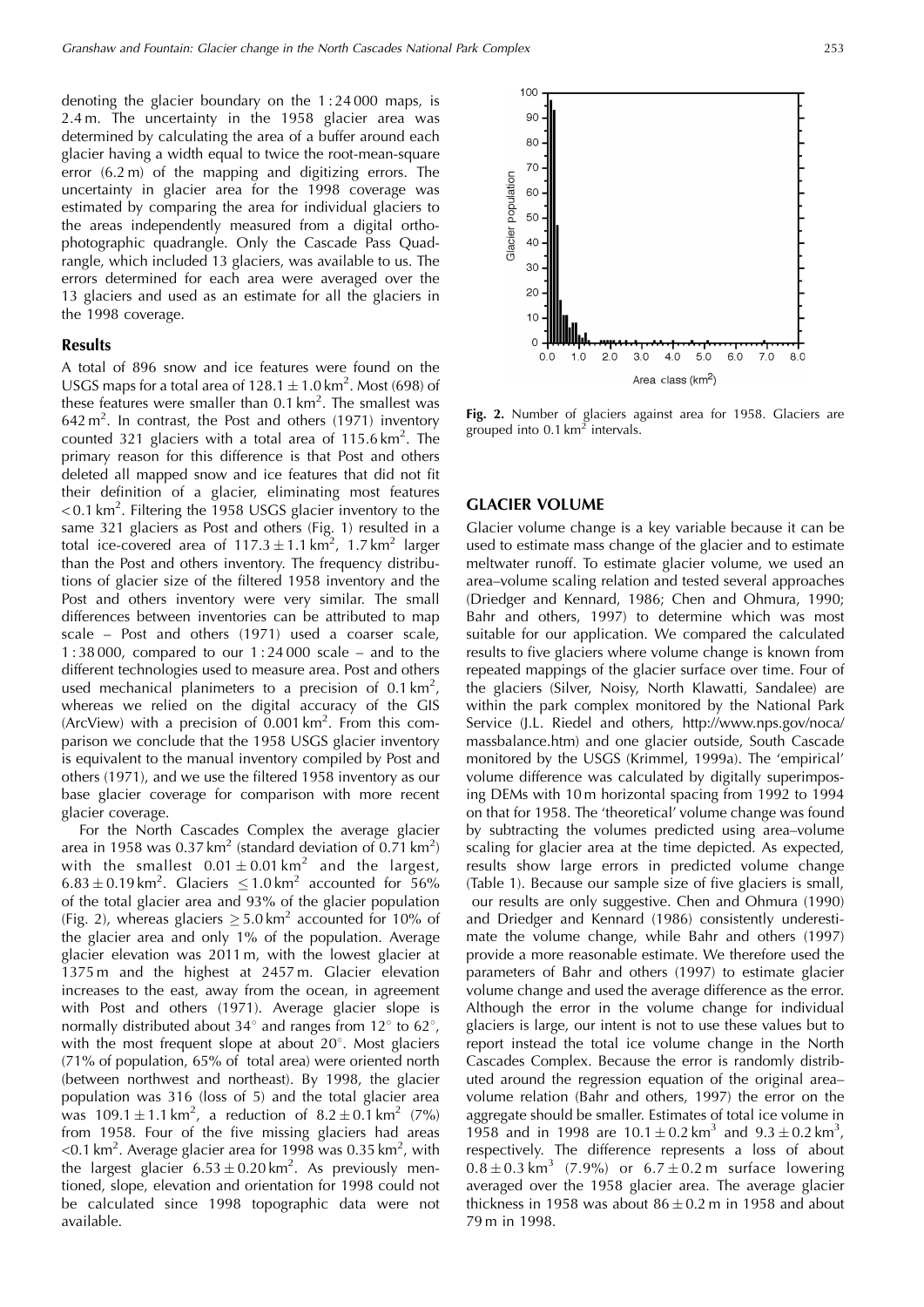

**Fig. 3.** Individual glacier FAC against area. Open circles represent individual glaciers and the solid lines represent the error envelope about the axis.

### **ANALYSIS**

To determine the influence of topographic characteristics, the fractional area change (FAC), the area change divided by the original 1958 area, was calculated and plotted against area, average elevation, orientation and slope. We also examined subgroups for glaciers  $< 0.2$  km<sup>2</sup> in area and with elevations <1900 m (Table 2).

The FAC for individual glaciers ranged from +10.3% to –100%, with an average FAC of –11.4% and a median of –6.9% (Fig. 3). Six glaciers, 2% of the glacier population, have a positive FAC and are found at elevations higher than average. But not all glaciers at higher elevations increased in size, and nothing in the analysis points to a reason for enlargement. The increase may be due to error, as the FACs for these glaciers are well within the uncertainty (Fig. 3). Almost one-fifth, 19%, of the population showed no change, and the remaining 79% lost area, with five disappearing altogether. The average elevation of each class indicates that the higher the elevation the less the glacier shrinkage. However appealing this intuitive expectation, the elevation variability within each class overwhelms the difference between classes, indicating that local topographic effects presumably overwhelm the regional climatic trend within the region. We found no other consistent correlations with other topographic characteristics (aspect, slope, elevation). One clear trend is that smaller glaciers have greater FACs than larger glaciers (Fig. 3). According to the area–volume relation of Bahr and others (1997), it can be shown that smaller glaciers have a larger area-to-volume ratio than larger glaciers. Consequently, for the same ablation rate, smaller glaciers should shrink faster than larger ones.

Over the entire 40 year period, the volume of meltwater from net glacier mass loss in four watersheds in the park complex ranged from 0.1 to  $7.4 \times 10^6$  m<sup>3</sup>. This loss occurs mostly during August and September after much of the seasonal snow ablates, revealing glacier ice (Meier, 1969). Assuming all the net loss occurs in these 2 months, its contribution to average August–September runoff ranges from 0.1% to 6.0% (Granshaw, 2002). This period is also the driest part of the year in this climate (Jackson, 2003), and in terms of precipitation the net mass loss augments August– September rainfall by 1.0–15.7%.

#### **DISCUSSION AND CONCLUSIONS**

In 1958, the North Cascades National Park Complex had 321 glaciers having a combined area (volume) of  $117.3 \pm 1.1 \text{ km}^2$  (10.1  $\pm$  0.2 km<sup>3</sup>). By 1998 this population had decreased to 316, with the area dropping to  $109.1 \pm 1.1$  km<sup>2</sup> (9.3  $\pm$  0.2 km<sup>3</sup>). Between 1958 and 1998, combined glacier area decreased by  $7\%$  (8.2  $\pm$  0.1 km<sup>2</sup>) and ice volume loss was  $0.8 \pm 0.1$  km<sup>3</sup>.

These values equate to an average thickness loss of about 6.7 m of ice from all glaciers. Although a few glaciers enlarged over this time period, this change is well within the uncertainty. Five glaciers disappeared entirely and it is possible they were misclassified in the original Post and others (1971) inventory. No correlations were found between magnitude of shrinkage and topographic characteristics of elevation, aspect or slope. A modest trend existed between average elevation and change class, whereby the glaciers that changed the least were at higher elevations. But the variation within class was much larger than between classes, indicating that local topography exerted a strong control compared to the weaker climatic trend with elevation. The only obvious relation was between glacier size and change. The fractional area change was greater for smaller glaciers.

The overall shrinkage in glacier area is less than that for specific glaciers elsewhere in the continental USA. For example, Hall and Fagre (2003) show that Sperry and Grinnell Glaciers, in the Lewis Range of Montana  $\sim$  500 km east of the North Cascades Complex, shrank by 30% in area over the same time period. South Cascade Glacier, within a few tens of kilometers of the complex, shrank by 22%. In contrast, Blue Glacier, about 120 km to the southwest of the complex, retreated by only about 34 m (2%) (Conway and others, 1999). However, comparisons between individual glaciers and a sizable population of glaciers may be misleading.

A more apt comparison is made with the results from two European inventories, one in the Austrian Alps (Paul, 2002) consisting of 235 glaciers and one in Switzerland (Kääb and others, 2002; Paul and others, 2004), which examined 938

**Table 1.** Volume errors (%) using the 'empirical' topographically derived volume change as the standard. The glacier names define the columns and AVG is the average error for the five glaciers

| Work                                                  | S. Cascade         | N. Klawatti        | Noisy Creek        | Silver Creek       | Sandalee           | AVG.               |
|-------------------------------------------------------|--------------------|--------------------|--------------------|--------------------|--------------------|--------------------|
| Chen and Ohmura (1990)<br>Driedger and Kennard (1986) | $-61.2$<br>$-80.0$ | $-49.5$<br>$-71.7$ | $-59.2$<br>$-72.7$ | $-46.9$<br>$-63.2$ | $-72.9$<br>$-75.8$ | $-57.9$<br>$-72.7$ |
| Bahr and others (1997)                                | 29.3               | $-19.2$            | $-39.1$            | 13.2               | $-16.8$            | $-6.5$             |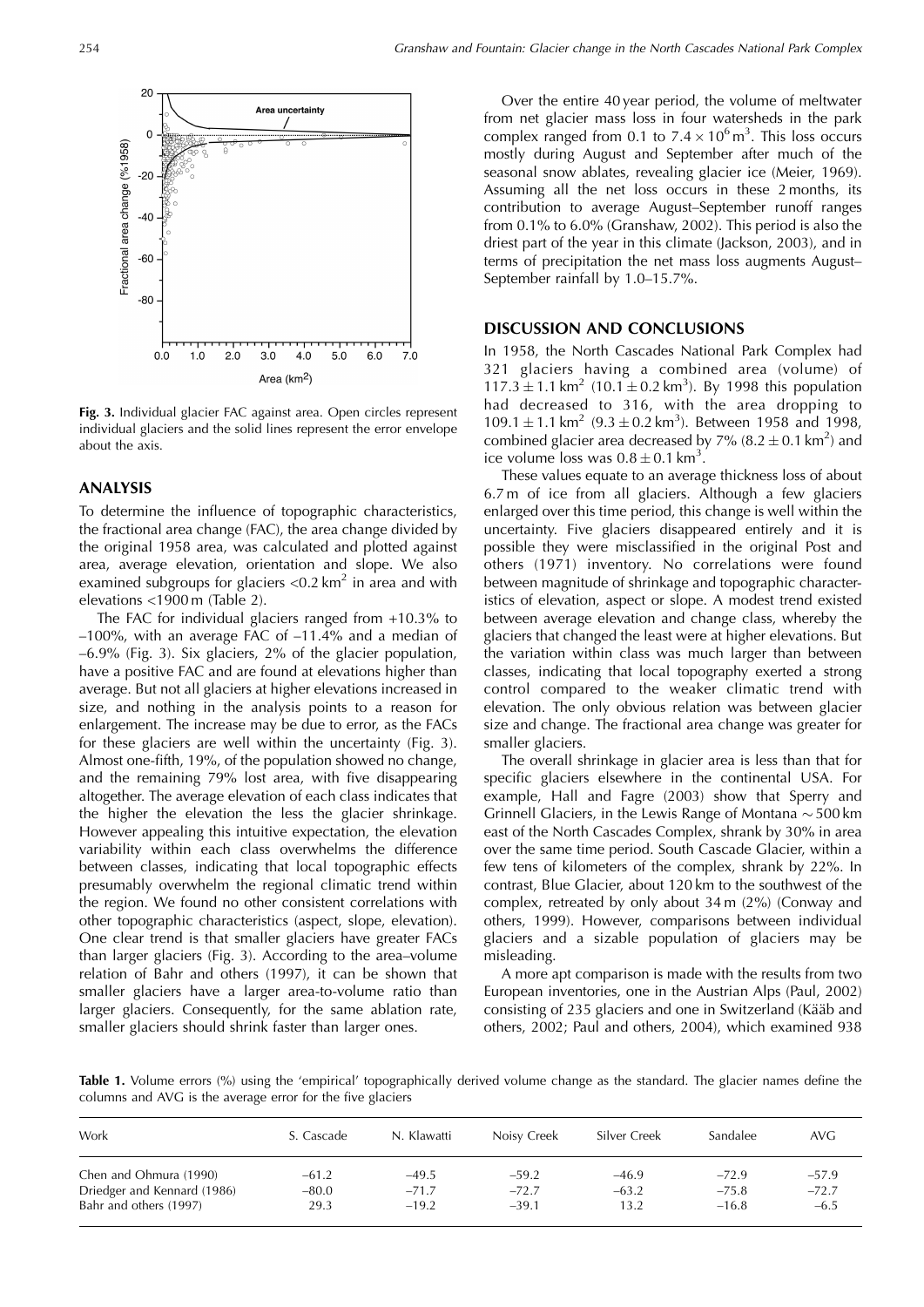| C | <b>FAC</b>     | Number of<br>glaciers in class | Average<br>glacier area | Elevation | Slope   | N   | Ŀ. | S                      | W  |
|---|----------------|--------------------------------|-------------------------|-----------|---------|-----|----|------------------------|----|
|   |                |                                | km <sup>2</sup>         | m         | $\circ$ |     |    |                        |    |
|   | $> 0\%$        | b                              | 0.85                    | 2112      | 32      | 4   |    | $\overline{0}$         | 0  |
| 2 | $\overline{0}$ | 62                             | 0.10                    | 2008      | 33      | 32  | 13 | 10                     |    |
| 3 | $<-60%$        | 248                            | 0.43                    | 2011      | 31      | 125 | 76 | 19                     | 28 |
| 4 | $-100%$        | ر                              | 0.09                    | 1879      | 25      |     |    | $\mathbf{\Omega}$<br>∠ |    |

**Table 2.** Characteristics of glaciers grouped by fractional area change (FAC). C is class number; FAC is fractional area change since 1958. N, E, S and W are the number of glaciers oriented north, east, south and west, respectively

glaciers. The distribution of glacier population with size is different between studies. The glacier population in the North Cascades Park Complex is shifted towards slightly smaller glaciers than in the Austrian population, and much smaller glaciers than the population in Switzerland, in which some glaciers exceed  $100 \text{ km}^2$  in area (in the North Cascades Park Complex they are all less than  $10 \text{ km}^2$ ). All regions show overall glacier shrinkage during the past three decades. The total loss in ice-covered area is greater for Switzerland (21%, 1973–98 (Kääb and others,  $2002$ )) and Austria (18.3%, 1969–92 (Paul, 2002)) than the loss of only 7% in the North Cascades Park Complex from 1958 to 1998, despite our longer time interval. The reason for this difference in glacier shrinkage is unclear. All glacierized regions show glacier shrinkage, and greater fractional shrinkage with smaller glaciers. The North Cascades Park Complex is compared to the Swiss Glacier Inventory in Table 3 with similar results to that of the Austrian Alps (Paul, 2002). We hypothesize, as previously mentioned, that smaller glaciers shrink faster than large glaciers under the same ablation regime because the area–volume ratio is greater for smaller glaciers.

The large variation in the change of small glaciers is explained by Kuhn (1993) who argued that some small glaciers may be quite stable against climatic variations because they reside in favorable topographic pockets on a slope fed by avalanches. Once the pocket is filled with snow, subsequent avalanches carry snow downslope. Because these glaciers have more snow available than they can physically trap, they are insensitive to variations in winter snowfall and their annual mass balance (and their area) is quite stable. By contrast, other glaciers are located in less favorable settings and are quite sensitive to climatic variations, resulting in large responses. We believe the observed difference in fractional area change (where smaller glaciers, on average, exhibit a much larger shrinkage than large glaciers) is due to the area–volume relation.

One important implication of this distribution of glacier change with size is that one has to be careful in identifying a 'representative' glacier for any given region. Indeed, many of our well-studied glaciers (e.g. South Cascade Glacier; Hintereisferner, Austria) are much larger than the average glacier size in the surrounding region and are probably not representative of area changes. Because glacier area and volume are linked, through scaling relations, studies that infer global glacier change from a small sample of monitored glaciers may under-represent the magnitude of glacier change and therefore its contribution to global sea-level change.

#### **ACKNOWLEDGEMENTS**

This research was made possible by the financial and technical support of the US National Park Service. Special thanks go to J. Riedel and R. Burrows (North Cascades National Park), R. Krimmel (USGS), A. Post and W. Tangborn (USGS, retired) and M. Pelto (North Cascades Glacier Climate Project, Nicols College). We also appreciate the efforts of two anonymous reviewers in improving the manuscript.

## **REFERENCES**

Bahr, D.B., M.F. Meier and S.D. Peckham. 1997. The physical basis of glacier volume–area scaling. J. Geophys. Res., **102**(B9), 20,355–20,362.

Table 3. Comparison of glacier change by size class for the Swiss Glacier Inventory (SGI; Paul and others, 2004) and the North Cascades National Park Complex (NOCA). The period for the SGI is 1973–98, while the period for NOCA is 1958–98

| Class           | SGI   |                    |            |       | <b>NOCA</b>        |            |
|-----------------|-------|--------------------|------------|-------|--------------------|------------|
|                 | Count | % total population | <b>FAC</b> | Count | % total population | <b>FAC</b> |
| km <sup>2</sup> |       |                    | %1958      |       |                    |            |
| $0.1 - 0.5$     | 164   | 17.5               | $-64.6$    | 100   | 31.1               | $-12.6$    |
| $0.5 - 1.0$     | 448   | 47.8               | $-45.6$    | 166   | 51.7               | $-11.4$    |
| $1.0 - 5.0$     | 131   | 14.0               | $-29.1$    | 53    | 16.5               | $-5.0$     |
| $5.0 - 10$      | 141   | 15.0               | $-17.9$    | 2     | 0.7                | $-2.9$     |
| $10+$           | 54    | 5.7                | $-8.2$     |       |                    |            |